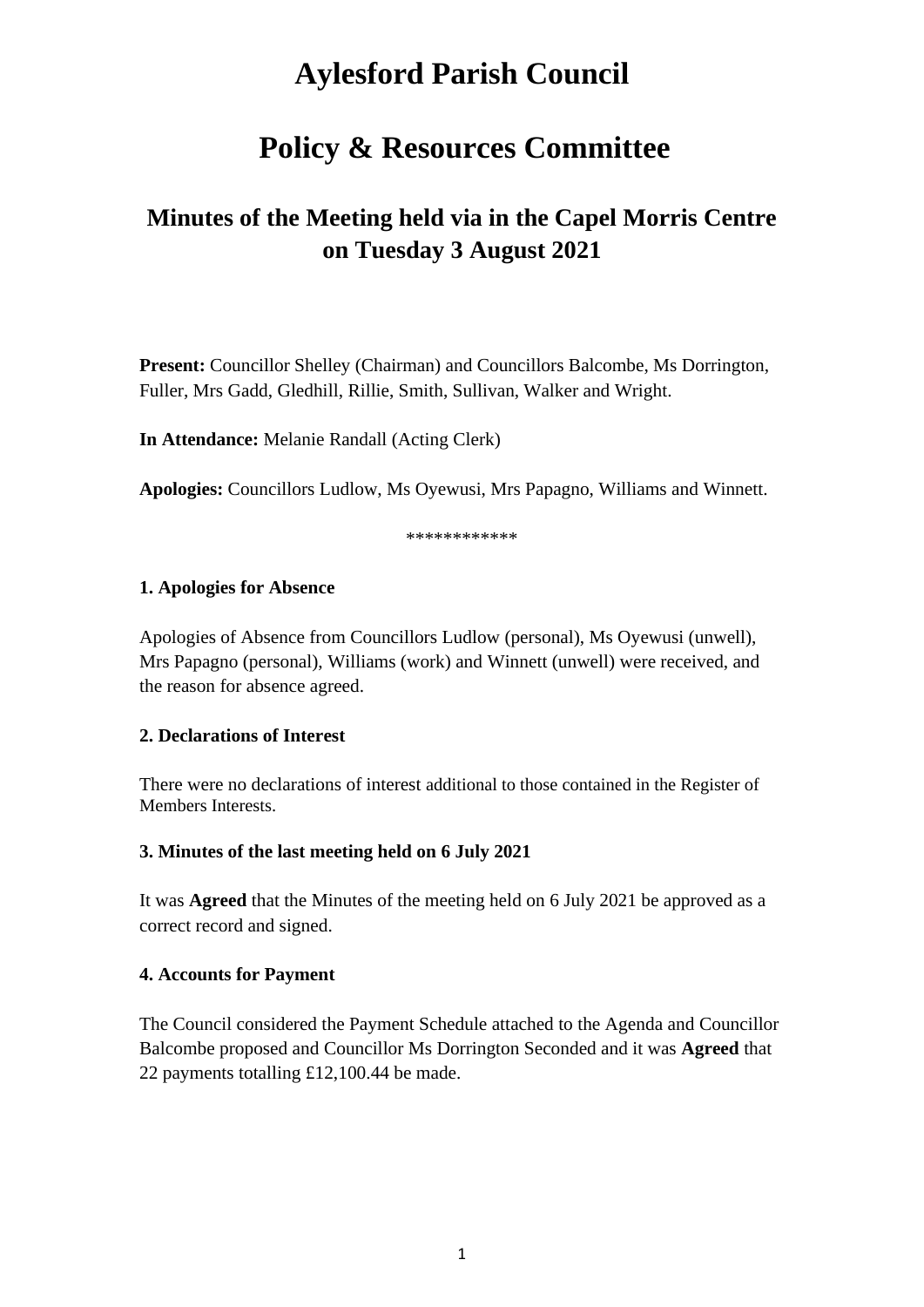## **5. Law and Order**

## **5.1 CCTV in High Street**

The Acting Clerk informed the Council that she had contacted Inspector Elizabeth Jones to enquire about the quality of images that would be submissible in court. The Inspector said as long as you can clearly identify someone and they are not blurry or grainy then that would be acceptable. Acting Clerk will now speak to the CCTV company to discuss this further and report back to the committee. **Ongoing**

## **5.2 Police Report**

No report received since the last meeting

## **6. KALC**

The notes from the meeting on 22 July 2021 were attached to the agenda.

**Noted**

## **7. TMBC/Parish Partnership Panel Meeting**

There had been no meeting of the TMBC/Parish Partnership Panel since the last meeting of this Committee.

## **8. Council Vacancies**

It was Noted that the current Vacancies are

1 – Walderslade

## **9. Public Convenience Review**

The Acting Clerk reported that despite TMBC having met with their contractor on site approx. 3 weeks' ago she has not received any further updates. She did follow this up via email on 29 July but no response has been received. **Ongoing**

## **10. The Governments Welcome Back Fund**

The Acting Clerk reported that she has now received the Service Level Agreement from TMBC, she has read through it and would like clarification on a couple of points. Once these are received from TMBC and the Acting Clerk is satisfied she will proceed and sign the agreement at which time the Council can start the projects it obtained the funding for. **Ongoing**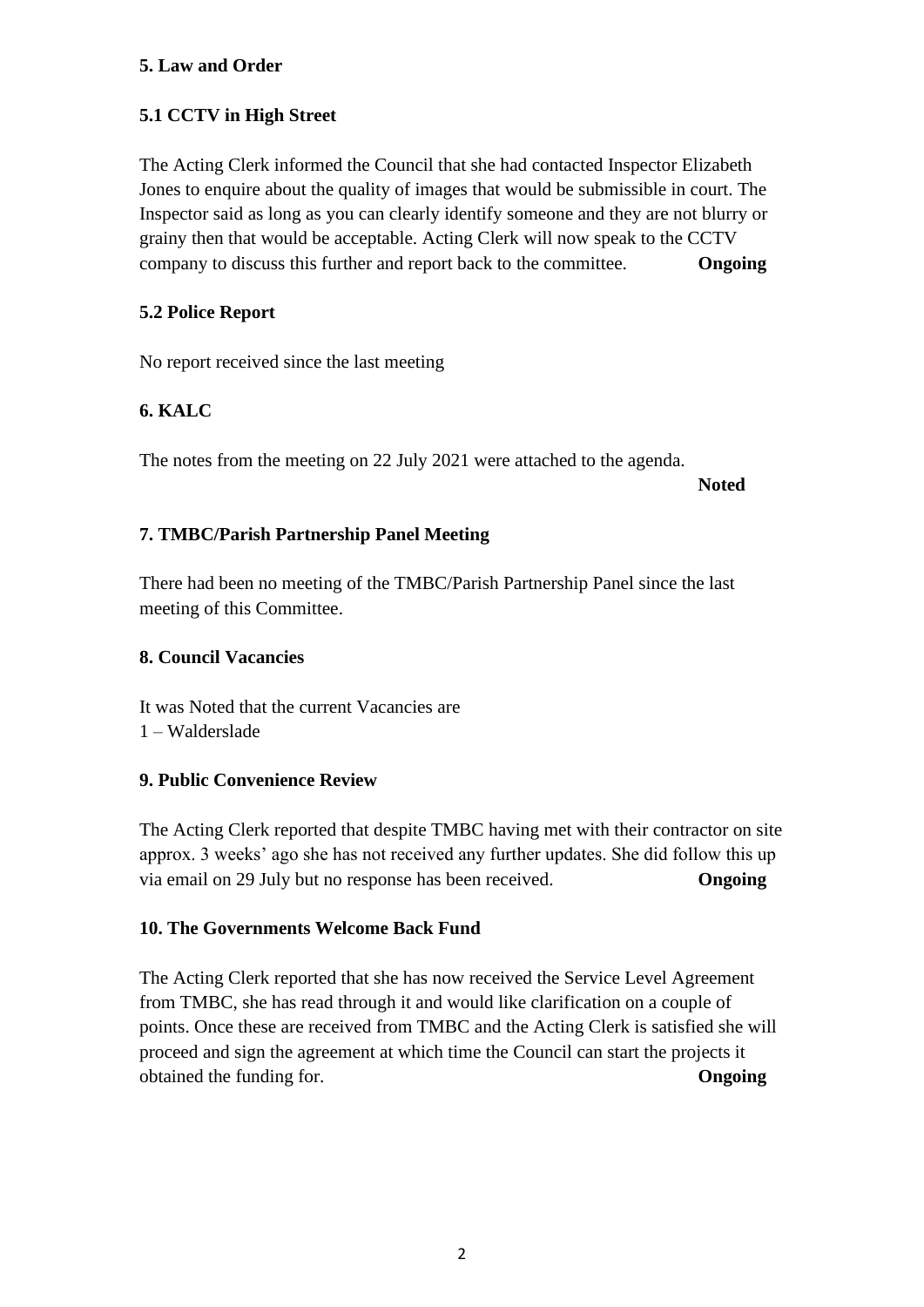## **11. S106 monies from the Pea Field site for the enhancement of Leybourne Lakes**

There being no further updates, it was **Agreed** to remove this item from the agenda. Should other correspondence be received then the Acting Clerk will bring it back to the Council. **Closed**

#### **12. KCC – Covid Recovery Grant**

The Acting Clerk reported that she had made various enquiries and had subsequently received an email from Councillor Kennedy stating that he had taken further advice and came to the conclusion that it would be almost impossible for him to hold his planned small business/sole trader event in the autumn. He thanked the Parish for their enthusiasm and support but will now seek alternative ways to support the community with the grant. **Closed**

## **13. Eccles 'Wish List' to be sent to TMBC in preparation for the proposed Bushy Wood Development**

After a short discussion it was Agreed that Councillor Gledhill discuss this further with Councillor Ludlow. **Closed** 

## **14. RBLI Base Camp**

The Acting Clerk reported that she had not received the weekly update from the Director of Living despite asking for an update on 29 July 2021 regarding the reopening of the Base Camp. **Ongoing**

#### **15. Adoption of Aylesford Station**

The Acting Clerk informed the Council of the process of making the application to adopt Aylesford Station. After a short discussion it was **Agreed** that the Chairman of the Council proceed with completing the relevant forms as he has made contact with the potential volunteers. The Chairman will report back in due course on progress made with the application. **Ongoing** 

#### **16. Banking Arrangements**

The Acting Clerk explained that it is currently only herself and the Chairman who can authorise payments to be made on the bank and asked members to consider adding another two Councillors as signatories to the bank and in particular to give them online access. The reason for the request is if one of the two are unavailable for any reason there are two others who can complete the banking authorisation process. Councillor's Ms Dorrington and Sullivan were proposed by Councillor Balcombe and seconded by Councillor Mrs Gadd. It was **Agreed** to add the two Councillors as bank signatories. The Acting Clerk will forward them the necessary forms for completion. **Closed**